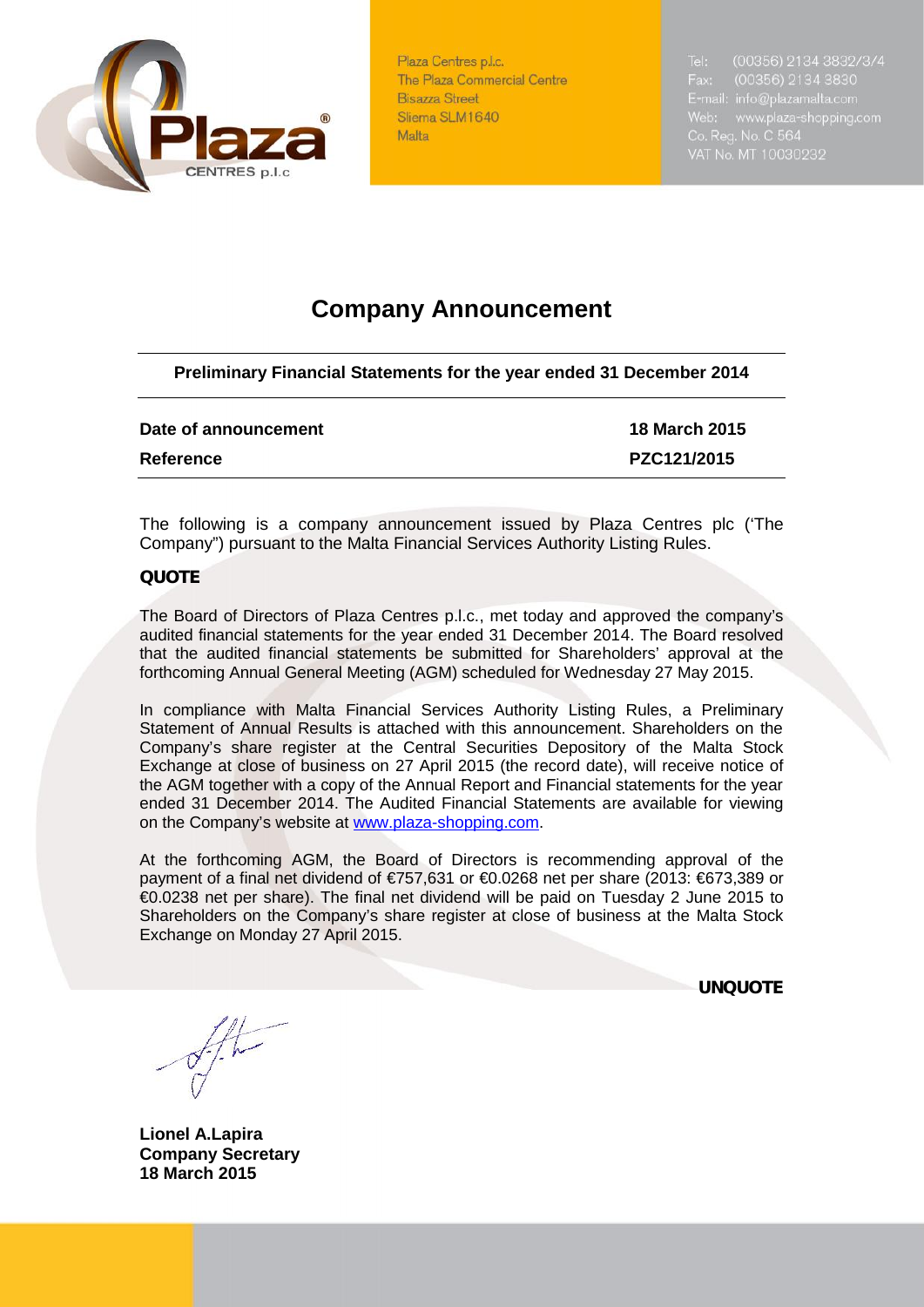

### **Preliminary Statement of Annual Results for the year ended 31 December 2014**

*The Company's Preliminary Statement of Annual Results and the decision of the Board of Directors to declare a dividend is being published pursuant to Chapter 5 of the Listing Rules issued*  by the Listing Authority. The financial information has been extracted from the company's audited financial statements for the year ended 31 December 2014, as approved by the Board of *Directors on 18 March 2015, which financial statements have been prepared in accordance with 'International Financial Reporting Standards' as adopted by the European Union.* 

#### **Extracts from the directors' report**

The Directors present their report together with the Company's financial results for the year ended 31 December 2014.

#### **Principal activities**

The Company's principal activity, which is unchanged since last year, is to lease, manage and market The Plaza Commercial Centre.

#### **Review of the business**

#### *Financial results*

Revenue for the year was €2,392,772 (2013: €2,166,589) representing an increase of 10.44%, whilst profit before tax amounted to €1,503,432 (2013: €1,261,621). Profit after tax r manciar resans<br>Revenue for the year was €2,392,772 (2013: €2,166,589) representing an increase of 10.44%, whilst profit before tax amounted to €1,503,432 (2013: €1,261,621). Profit after tax<br>increased to €947,039 (2013 amortisation (EBITDA) increased by 9% from €1,808,360 (2013) to €1,971,037 (2014). Taxation increased from €469,399 (2013) to €556,393 (2014).

#### *Operating and other costs*

The Company's costs were maintained at satisfactory levels and, albeit the impairment provision, the 2014 cost to income ratio decreased to 31.4% (2013: 33.63%). Depreciation in 2014 decreased by 11% compared to 2013 as a result of fully depreciated assets coming on stream in 2014. Net finance costs decreased by 21.76% in 2014, mainly as a result of the Company's decision to switch its banking facilities in August 2013 resulting in better interest rates for the Company.

#### *2014 review and outlook for 2015*

During the year under review the Company continued to explore the feasibility and attractiveness of a number of growth options. Although no decision has been taken, the Company will inform shareholders of its intention once an attractive investment is identified.<br> Notes **2012** 2011

The Company continued its refurbishment programme, in line with its policy of maintaining the Centre in line with international standards. During 2014, the Centre's facades in Tower Road **€** € **€** € and Bisazza Street were refurbished and completed in November 2014.

During the year, the Company's property was valued by an independent qualified architect and the resulting valuation contributed to the increase in total equity from €20.5m to €23.8m **Non-current assets** and the property's valuation increased from €28m to €32m. This valuation was approved by the Board of Directors.

Progress on leasing started satisfactorily and momentum increased in the third and fourth quarters. The occupancy during the first two quarters of 2014 was 90% and increased to 96% by the third and fourth quarter of 2014. The average overall occupancy in 2014 was 93% (2013 : 81%).

In 2015, the Directors envisage maintaining the same occupancy average levels achieved in 2014. Although four outlet leases will be terminating during the year, the Company is already In 1970, the Bhoothe emrease manufacturing the came occupatibly aroungle force activation in 2011, the third and fourth quarter of 2015.

### **Recommendation for the payment of a dividend**

Based on the financial results during 2014, the Board of Directors recommend the payment of a final net dividend of €757,631 or €0.0268 per share (2013: €673,389 or €0.0238 per share) for approval at the forthcoming Annual General Meeting to be held on 27 May 2015. The final net dividend will be paid to all shareholders on the Company's share register at close of trading on the Malta Stock Exchange on 27 April 2015.

#### **Share capital**  $S<sub>1</sub>$ Revaluation reserve 9 **10,475,579** 10,486,827 Share conital Revaluation reserve 9 **10,475,579** 10,486,827

The Company has an authorised share capital of 75,000,000 ordinary shares of €0.20 each, and issued and fully paid share capital of 28,242,000 ordinary shares of €0.20 each. The Company's share capital consists of only one class of shares and all shares in this class are admitted to trade on the Malta Stock Exchange. All shares are freely transferable and The Company's share capital consists of only one class of shares and all shares in this class are admitted to trade on the Malta Stock Exchange. All shares are freely transferable and<br>The Shareholders have special control Association to purchase its own shares, provided that appropriate authority has been given to the Directors for that purpose. No such authority is currently outstanding. Furthermore, the Company is not aware of any agreements between shareholders with respect to the transfer of shares or the exercise of voting rights. No disclosures are being made pursuant to Listing<br>Pulgs 5.64.10.20d 5.64.11.25 thou are n bompany is not award or any agreements between shareholders win rest<br>Rules 5.64.10 and 5.64.11 as they are not applicable to the Company. Borrowings 11 **2,532,703** 2,807,872 Borrowings 11 **2,532,703** 2,807,872

As at 31 December 2014, the following shareholders held more than 5% of the voting issued share capital of the Company:

| MSV Life p.l.c.                                           | 28.36 |
|-----------------------------------------------------------|-------|
| Rizzo, Farrugia & Co (Stockbrokers) Ltd - Nominee Account | 10.12 |
| Mizzi Associated Enterprises Ltd                          | 8.02  |
| Central Mediterranean Development Corporation Ltd         | 8.01  |
| Lombard Bank Malta p.l.c.                                 | 5.07  |
|                                                           |       |

#### **Going concern basis** Total current liabilities **1,868,262** 1,678,670 Total current liabilities **1,868,262** 1,678,670

After making due enquiries, the Directors have a reasonable expectation, at the time of approving the 2014 financial statements, that the Company has adequate resources to continue in operational existance for the foreseeable future. For this reason, the Directors continue to adopt the going concern basis in preparing the financial statements.

#### **Auditors Total equity and liabilities 28,261,665** 28,306,709 **Total equity and liabilities 28,261,665** 28,306,709

PricewaterhouseCoopers have indicated their willingness to continue in office and a resolution for their re-appointment will be proposed at the forthcoming Annual General Meeting on 27 May 2015.

Approved by the Board of Directors on 18 March 2015 and signed on its behalf by:

**Albert Mizzi**  Chairman

**Charles J. Farrugia**  Director